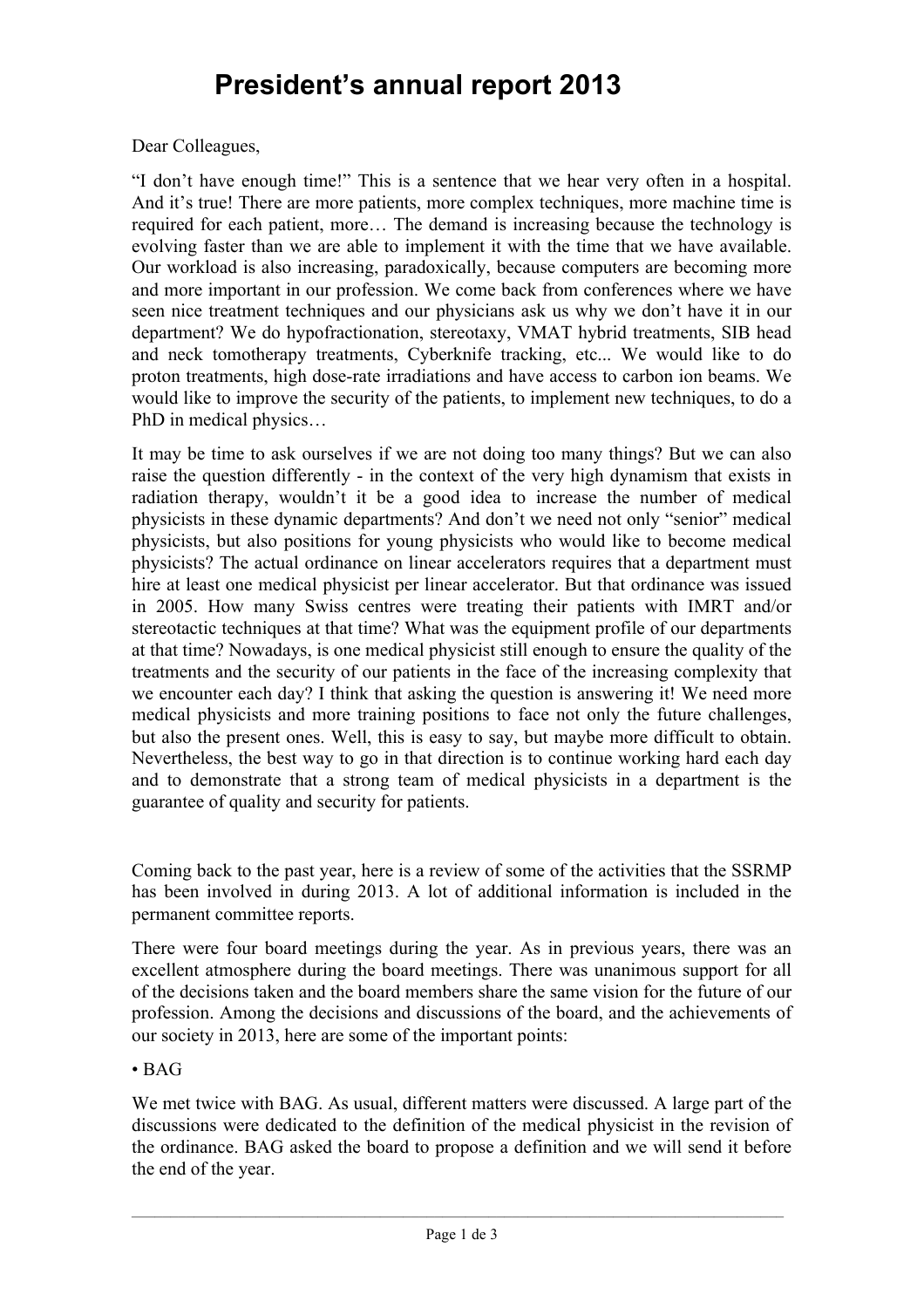In the context of the revision of the ordinance, we also discussed the future of the CIRS system. BAG informed us that they would like to take over that task. As we already felt in the past, they think that such a system cannot to be handled by volunteers and they will try to get funding for this task. We have informed BAG that we would almost certainly support such a structure.

Another nice piece of news is that our colleague Sébastien Baechler will take the lead of the radiation protection division of BAG from April 2014. It is good news that a medical physicist will occupy such an important position in radiation protection. Congratulations to him.

• Bulletin

There have been two editions of the Bulletin, including this one. Shelley Bulling and Regina Müller are warmly thanked for their work. Don't forget to participate by sending papers, information, feedback, etc…

• Website

A new harmonised website is almost ready. The new website is expected for the end of 2013.

• Professional committee (Frédéric Corminboeuf), education committee (Hans Roser) and science committee (Peter Manser)

The chairs of these three committees have issued their own reports, which are included in this Bulletin. However, here are some of the highlights from the committees:

Thirteen out of seventeen candidates have successfully passed the examination for SSRMP certification in medical physics. A warm welcome to these new colleagues!

The annual continuing education day took place on the  $13<sup>th</sup>$  of September in Bern. The subject was "rotational therapies". Thank you to the excellent speakers. We had a very informative day. I would also like to thank Peter Manser for the organisation of that event!

We are setting up a collaboration with SRO in the field of education. As you know, some of our colleagues are giving lectures for the FMH education cursus of radiooncologists. We have asked SRO to do the same for us, i.e. to give lectures in basic clinical radiation oncology for our medical physicists in training. We also have decided that the continuing education day in 2014 will be organized jointly with SRO.

The 2013 intercomparison was financially supported by SSRMP and is now finished. The results for conventional linacs are, as usual, very good. For Tomotherapy, a probable conceptual problem led to strange results. Further analysis will be performed in order to take this into account for the next intercomparison. I would like to thank the St-Gallen team, and particularly Hans Schiefer, for the time that they spent on organizing and performing the intercomparison.

The 2013 research grant has been awarded to Carles Goma from PSI for a PSI-METAS joint project on reference dosimetry for proton beams. Congratulations!

The report from the previous research grant is included in this Bulletin.

• Annual Congress 2013

The annual SSRMP congress 2013 (the correct terminology should be "Journées scientifiques" in French) took place in Neuchâtel the  $14<sup>th</sup>$  and  $15<sup>th</sup>$  of November. Sitting